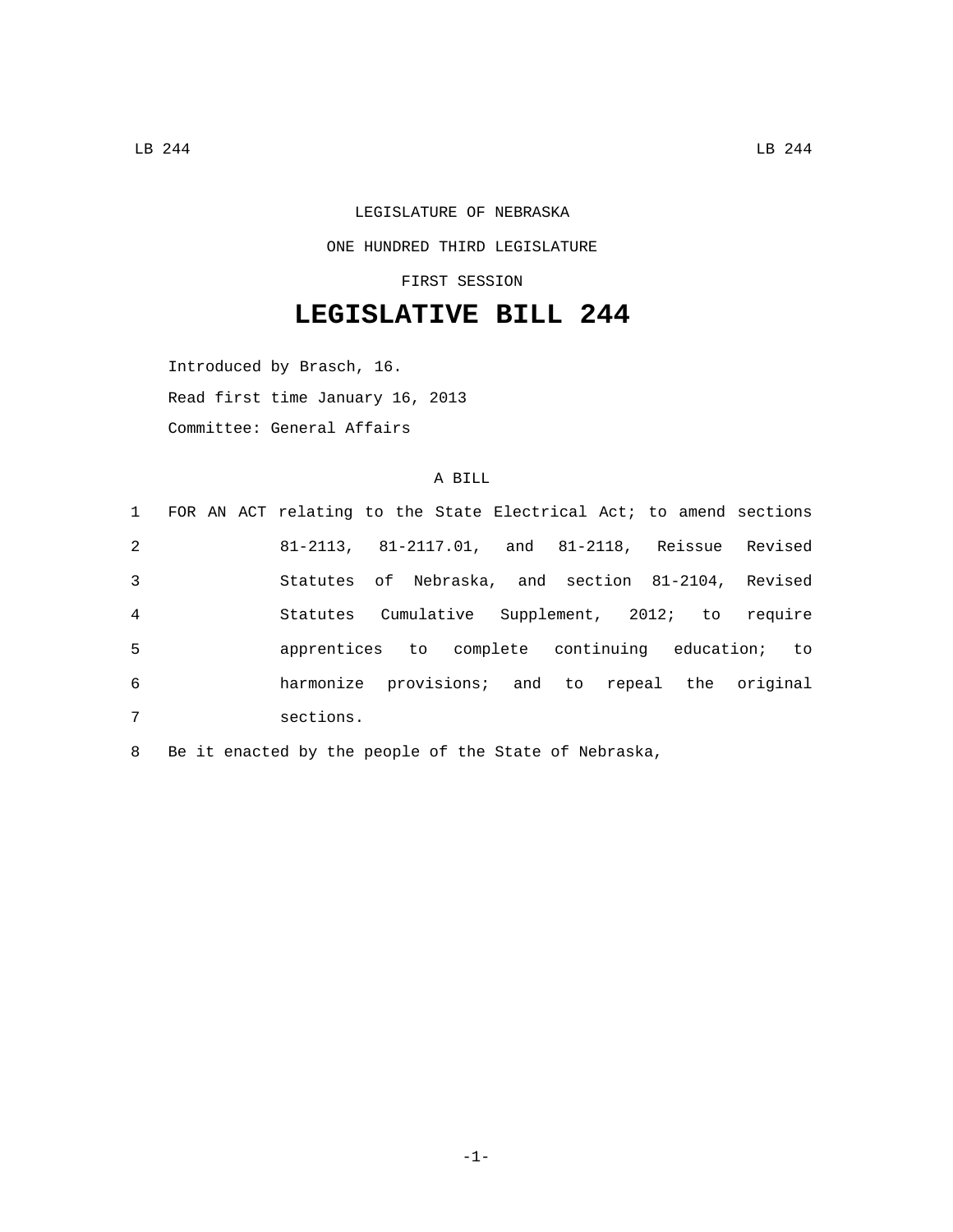Section 1. Section 81-2104, Revised Statutes Cumulative 2 Supplement, 2012, is amended to read: 81-2104 The board shall have power to: (1) Elect its own officers;4 (2) Engage and fix the compensation of such officers, inspectors, and employees as may be required in the performance of 7 its duties; (3) Pay such other expenses as may be necessary in the 9 performance of its duties; (4) Provide upon request such additional voluntary 11 inspections and reviews as it deems appropriate; (5) Adopt, promulgate, and revise rules and regulations necessary to enable it to carry into effect the State Electrical Act. In adopting and promulgating such rules and regulations, the board shall be governed by the minimum standards set forth in the National Electrical Code issued and adopted by the National Fire Protection Association in 2011, Publication Number 70-2011, which code shall be filed in the offices of the Secretary of State and the board and shall be a public record. The board shall adopt and promulgate rules and regulations establishing wiring standards that protect public safety and health and property and that apply to all electrical wiring which is installed subject to the State Electrical Act;

 (6) Revoke, suspend, or refuse to renew any license or registration granted pursuant to the State Electrical Act when the licensee or registrant (a) violates any provision of the National

 $\text{LB}$  244 LB 244

-2-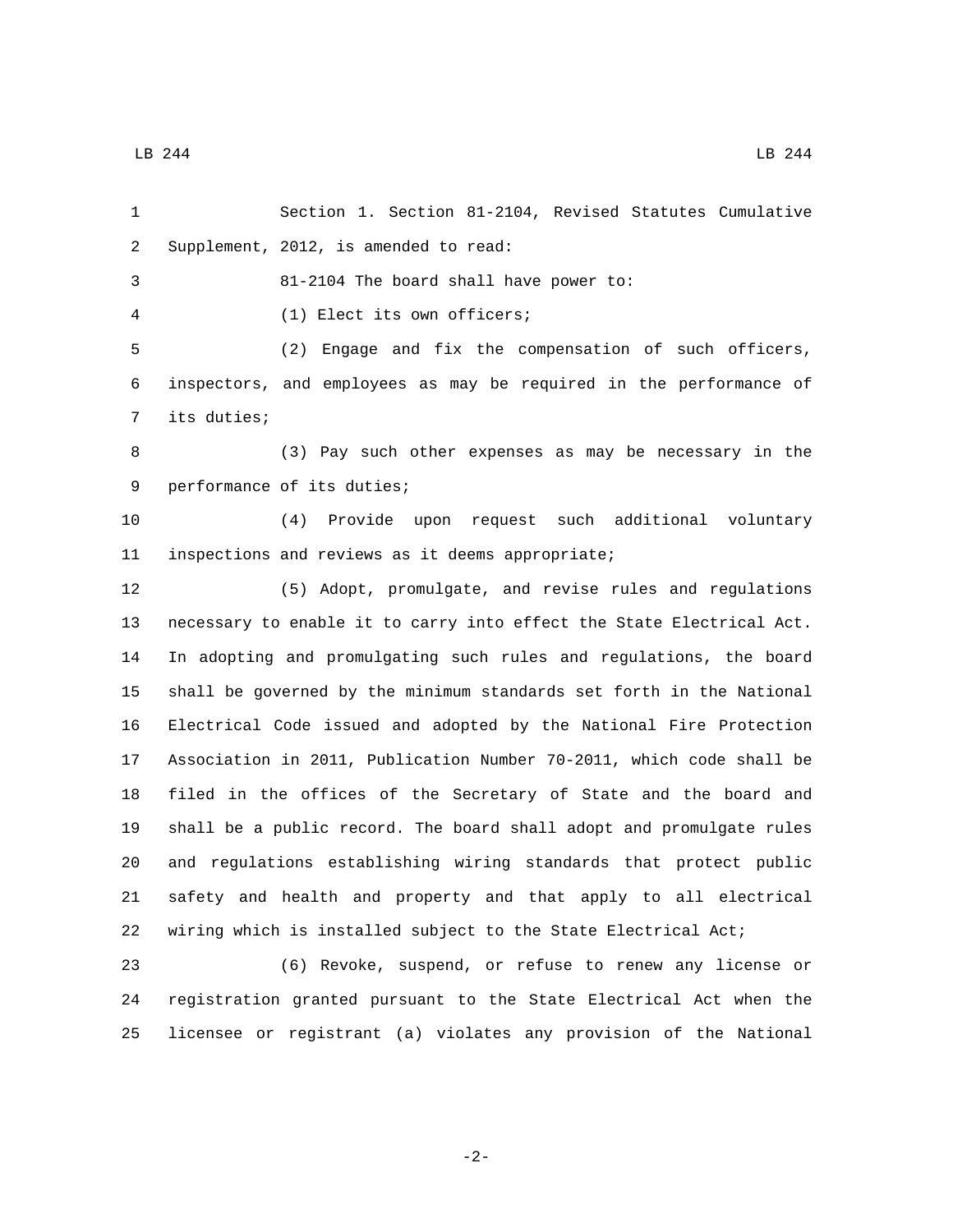Electrical Code as adopted pursuant to subdivision (5) of this section, the act, or any rule or regulation adopted and promulgated pursuant to the act, (b) fails or refuses to pay any examination, registration, or license renewal fee required by law, (c) is an electrical contractor or master electrician and fails or refuses to provide and keep in force a public liability insurance policy as required by the board, or (d) violates any political subdivision's 8 approved inspection ordinances;

 (7) Order disconnection of power to any electrical installation that is proximately dangerous to health and property;

 (8) Order removal of electrical wiring and apparatus from premises when such wiring and apparatus is proximately dangerous to 13 health and property;

 (9) Investigate, for the purpose of identifying dangerous electrical wiring or violations of the National Electrical Code as adopted pursuant to subdivision (5) of this section, any death by electrocution that occurs within the State of Nebraska;

 (10) Refuse to renew any license or registration granted 19 pursuant to the act when the licensee or registrant fails to submit evidence of completing the continuing education requirements under 21 section 81-2117.01;

 (11) Provide for the amount and collection of fees for 23 inspection and other services;

 (12) Adopt a seal, and the executive secretary shall have 25 the care and custody thereof; and

-3-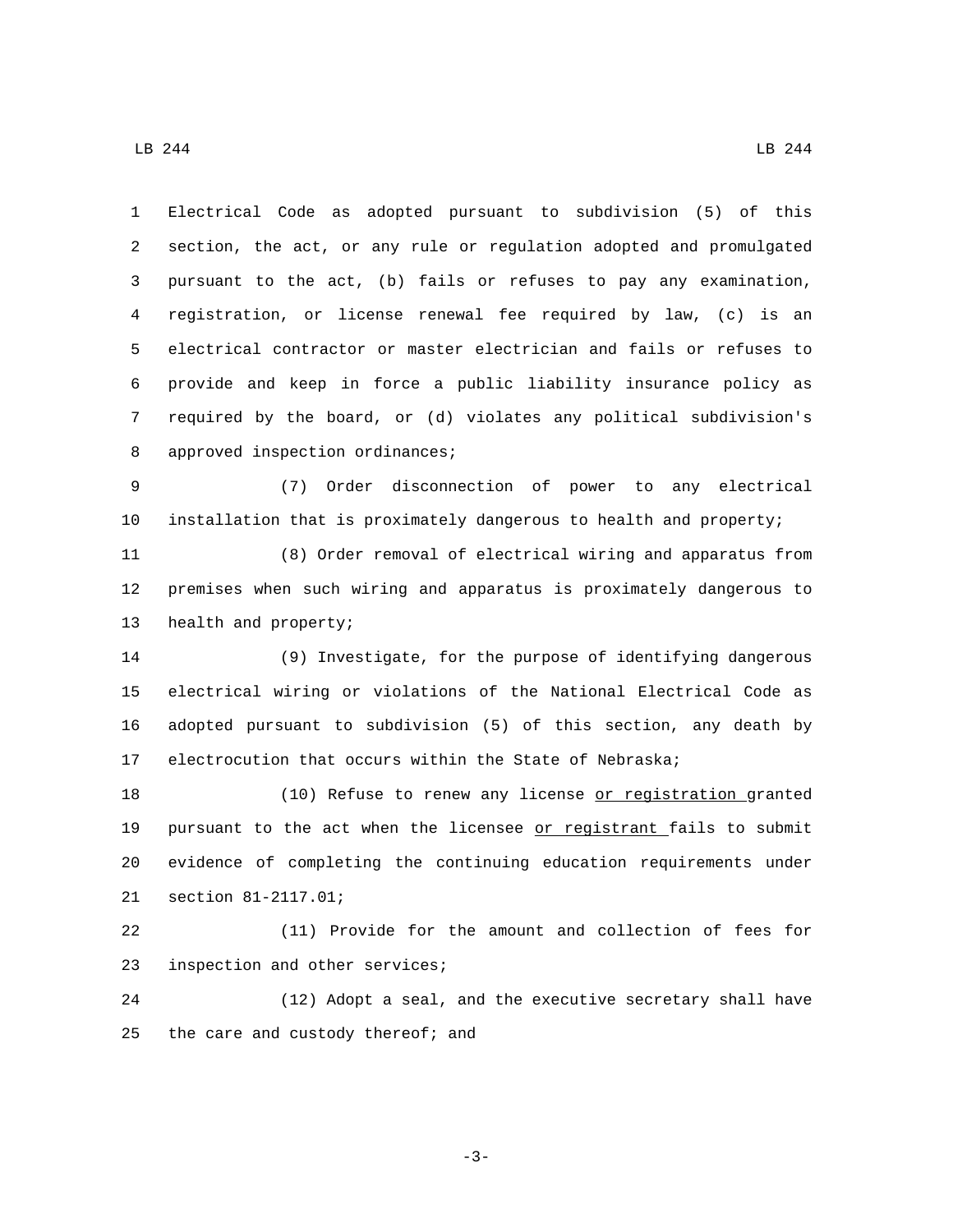$\text{LB}$  244 LB 244

 (13) Enforce the provisions of the National Electrical Code as adopted pursuant to subdivision (5) of this section. Sec. 2. Section 81-2113, Reissue Revised Statutes of Nebraska, is amended to read:4 81-2113 (1) A person may register with the board and pay a fee as provided in section 81-2118 to work as an apprentice electrician. Such registration shall entitle the registrant to act as an apprentice electrician to a Class B electrical contractor, an electrical contractor, a Class B journeyman electrician, a journeyman electrician, a residential journeyman electrician, a Class A master electrician, or a Class B master electrician as provided in 12 subsection (2) of this section. In order to renew a registration, an apprentice shall present documentary evidence of successful completion of the requisite hours of continuing education courses under section 81-2117.01 and pay the fee for renewal provided by section 81-2118. If an applicant for renewal fails to complete the 17 required hours and submit the evidence to the board, the board shall 18 assess up to a six-month reduction of required experience necessary for the applicant to qualify for the examination under section 20 81-2115. (2) An apprentice electrician shall do no electrical

 wiring except under the direct personal on-the-job supervision and control and in the immediate presence of a licensee under the State Electrical Act. Such supervision shall include both on-the-job training and related classroom training as approved by the board. The

-4-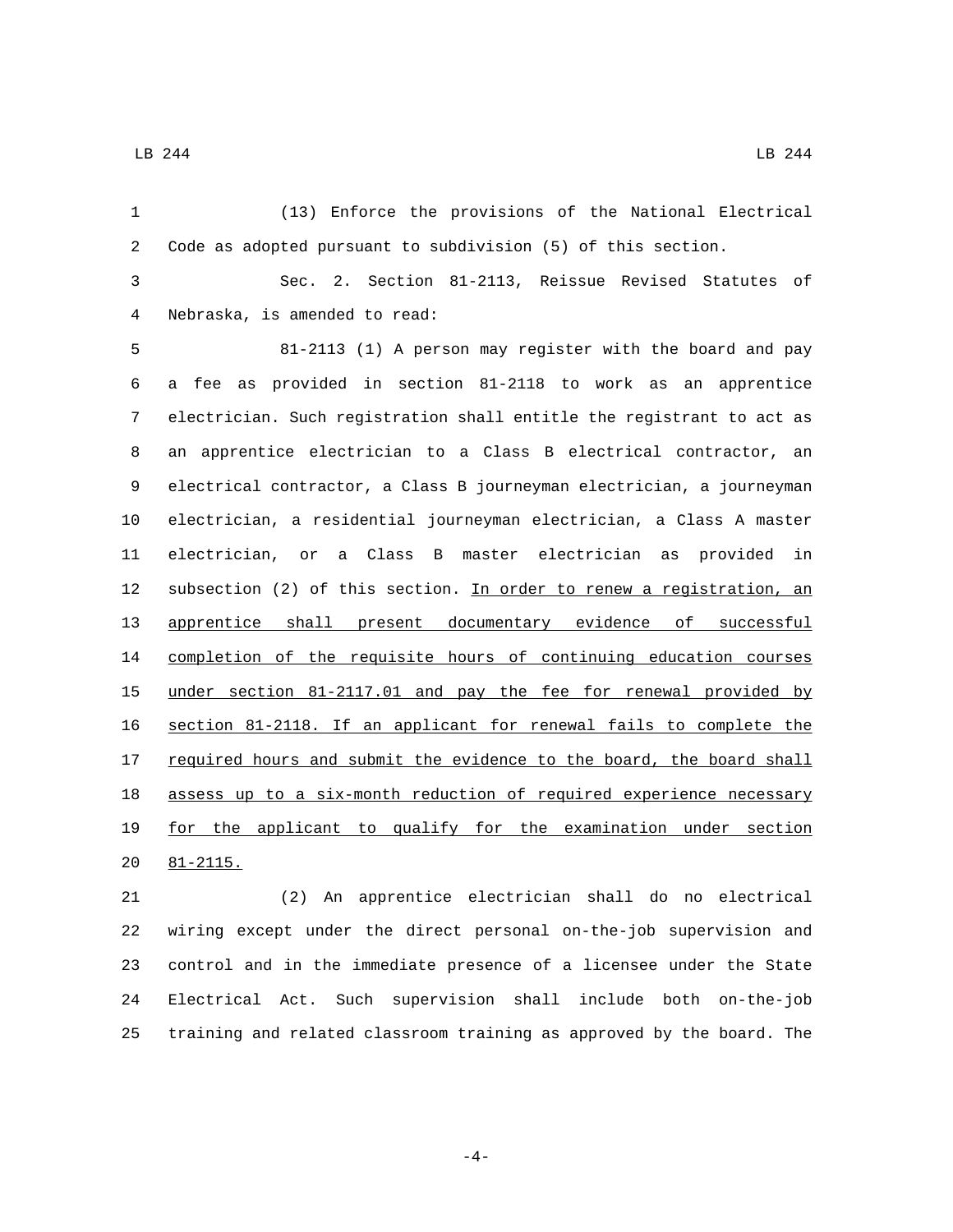licensee may employ or supervise apprentice electricians at a ratio not to exceed three apprentice electricians to one licensee, except that such ratio and the other requirements of this section shall not be applicable to a teacher-student relationship within a classroom of 5 a community college.

 For purposes of this section, the direct personal on-the- job supervision and control and in the immediate presence of a licensee shall mean the licensee and the apprentice electrician shall be working at the same project location but shall not require that the licensee and apprentice electrician must be within sight of one 11 another at all times.

 (3) An apprentice electrician shall not install, alter, or repair electrical equipment except as provided in this section, and the licensee employing or supervising an apprentice electrician shall not authorize or permit such actions by the apprentice 16 electrician.

17 Sec. 3. Section 81-2117.01, Reissue Revised Statutes of 18 Nebraska, is amended to read:

19 81-2117.01 (1) In order to renew a license or 20 registration issued under the State Electrical Act, the licensee or 21 registrant shall be required to complete twelve contact hours of 22 continuing education by January 1, 1995, for renewal on such date and 23 twelve contact hours by January 1 of each odd-numbered year. 24 thereafter. The continuing education courses shall be approved by the 25 board and may consist of training programs, courses, and seminars by

-5-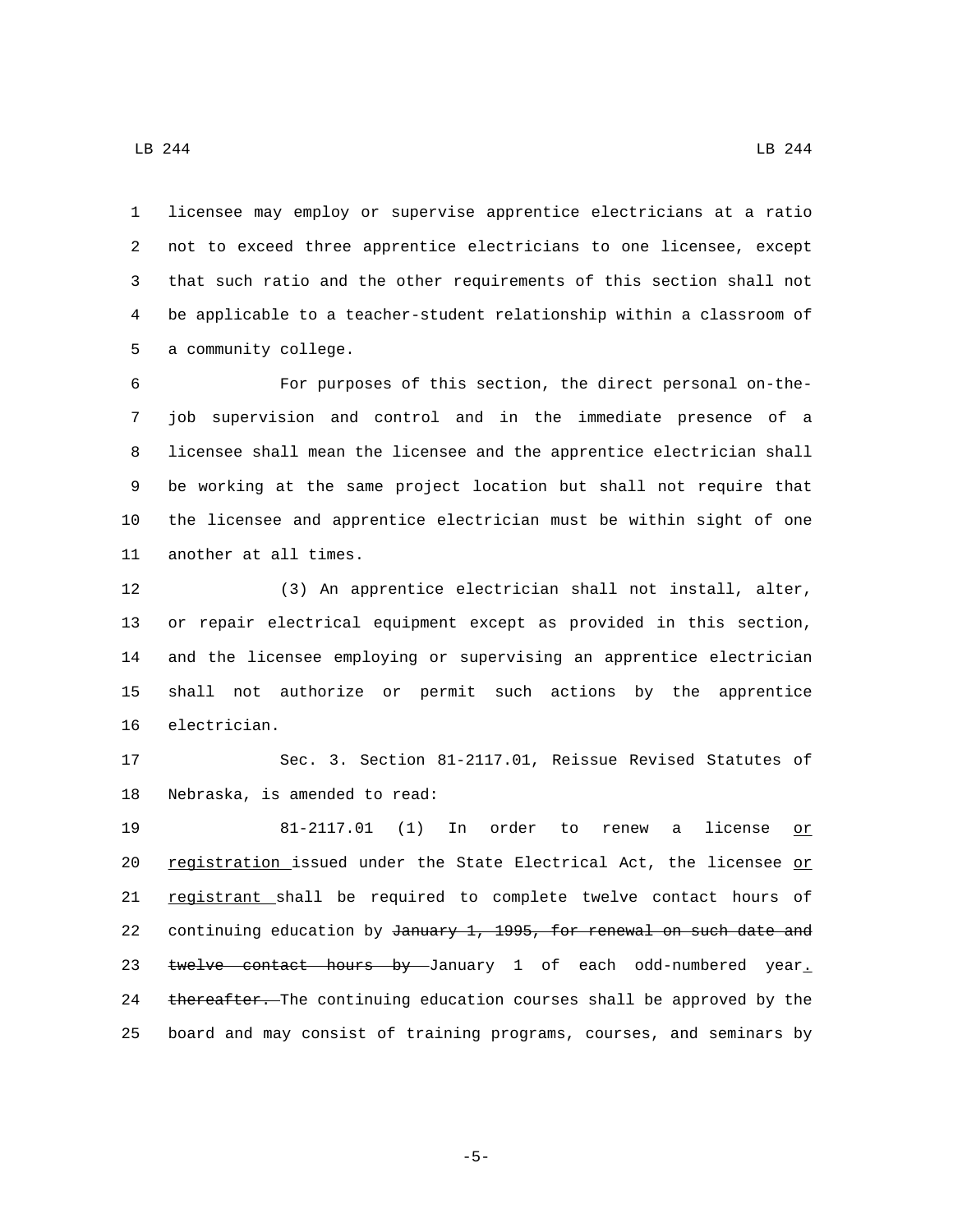the State Electrical Division or public or private schools, organizations, or associations. The contact hours shall include a minimum of six contact hours studying the National Electrical Code described in section 81-2104, and the remaining contact hours may include study of electrical circuit theory, blueprint reading, transformer and motor theory, electrical circuits and devices, control systems, programmable controllers, and microcomputers or any other study of electrical-related material that is approved by the board. Any additional hours studying the National Electrical Code shall be acceptable. For purposes of this section, a contact hour 11 shall mean means fifty minutes of classroom attendance at an approved course under a qualified instructor approved by the board.

 (2) An application for approval of the instructor and course offering shall be submitted annually on a form provided by the board. The approval by the board of the application shall be valid for one calendar year from the date of approval and shall include the 17 following information:

 (a) Name of the sponsoring organization or school, if any, the address of such organization or school, and the name of the 20 contact person;

 (b) The instructor's name, address, and telephone number; 22 (c) The title of the course offering;

 (d) A description of all materials to be distributed to 24 the participants;

(e) The date and exact location of each presentation of

-6-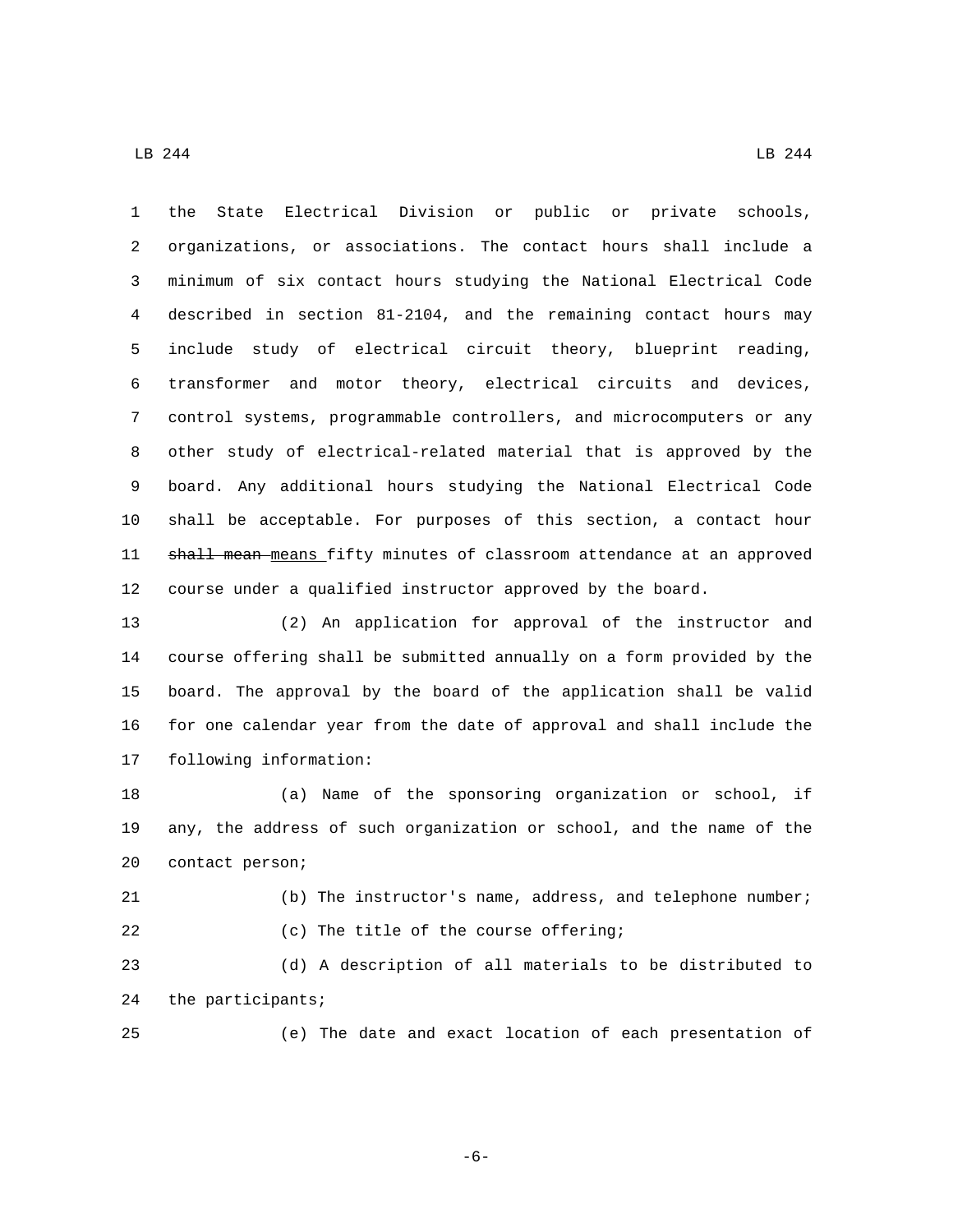1 the course offering; 2 (f) The duration and time of the offering; 3 (g) A detailed outline of the subject matter together 4 with the time sequence of each segment, faculty for each segment, and 5 teaching technique used in each segment; 6 (h) The procedure for measuring attendance; and 7 (i) A description of the faculty, including name, 8 background, and practical or teaching experience. A complete resume 9 may be furnished. 10 Any application for approval of the instructor and course 11 offering that is rejected shall be returned to the applicant with 12 specific reasons for such rejection and stating what is needed for 13 approval. 14 (3) If a continuing education course is approved, the 15 licensee or registrant shall retain the attendance certificate and 16 attach it to the application for renewal of his or her license or 17 registration at the time of renewal. The licensee or registrant shall 18 have the responsibility for record keeping and providing proof of 19 attendance at continuing education courses. 20 (4) The instructor of each course shall provide an 21 individual certificate of attendance to each licensee or registrant 22 who attends ninety percent or more of the classroom hours. A 23 certificate of attendance shall not be issued to a licensee or 24 registrant who is absent for more than ten percent of the classroom 25 hours. The certificate shall contain the licensee's or registrant's

-7-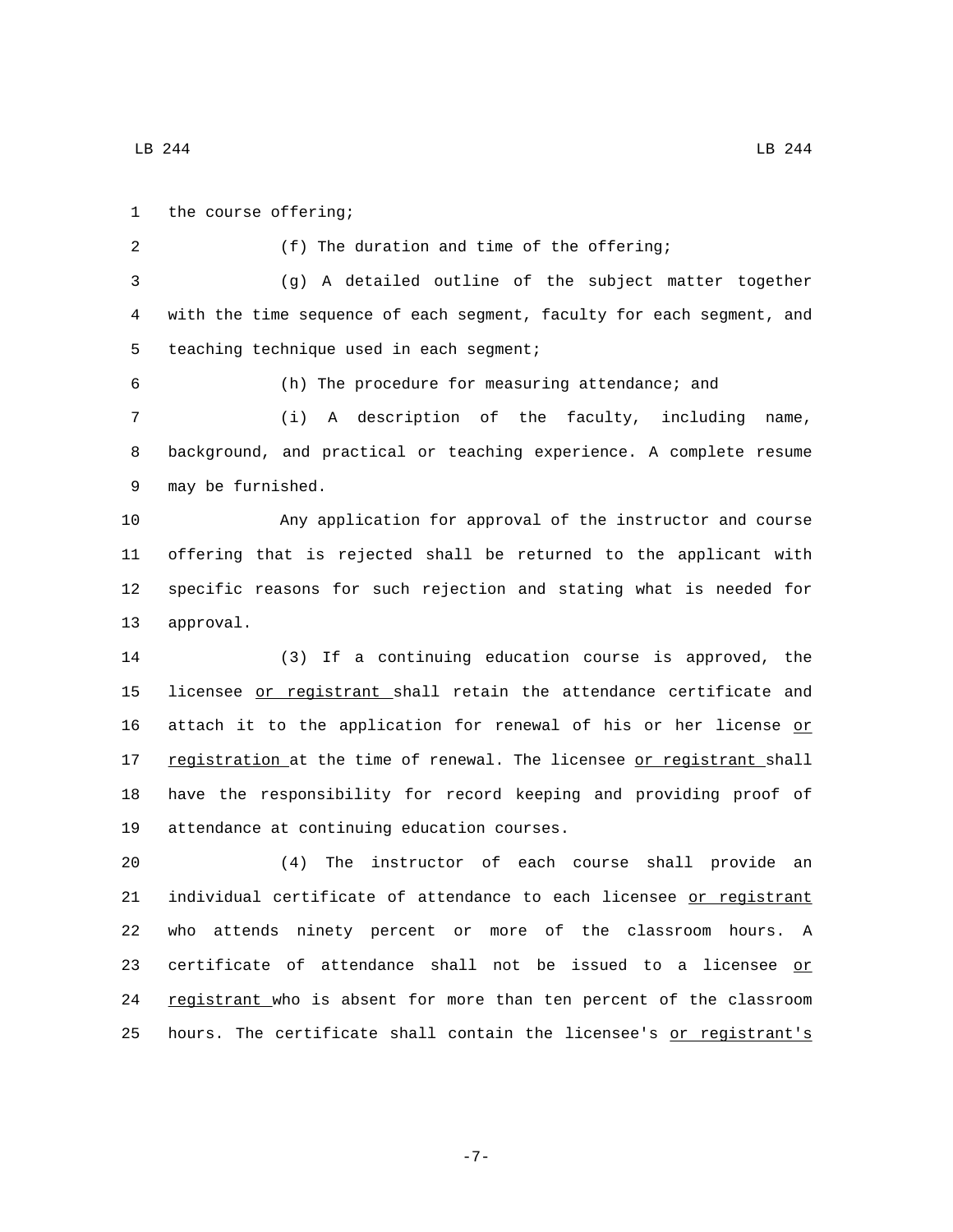1 name and license or registration number, the course title, the date 2 and location of the course, the number of credit hours, and the 3 signature of the instructor. 4 Sec. 4. Section 81-2118, Reissue Revised Statutes of 5 Nebraska, is amended to read: 6 81-2118 All licenses or registrations issued under the 7 State Electrical Act shall expire on December 31 of each even-8 numbered year. All license or registration applications shall include 9 the applicant's social security number. The board shall establish the 10 fees to be payable for examination, issuance, and renewal in amounts 11 not to exceed: 12 (1) For examination: 13 (a) Electrical contractor, one hundred twenty-five 14 dollars; 15 (b) Journeyman electrician, sixty dollars; 16 (c) Residential journeyman electrician, sixty dollars; 17 and 18 (d) Fire alarm installer, sixty dollars; 19 (2) For each year of the two-year license period for 20 issuance and renewal: 21 (a) Electrical contractor, one hundred twenty-five 22 dollars; and 23 (b) Journeyman electrician, residential journeyman 24 electrician, fire alarm installer, or special electrician, twenty-25 five dollars;

-8-